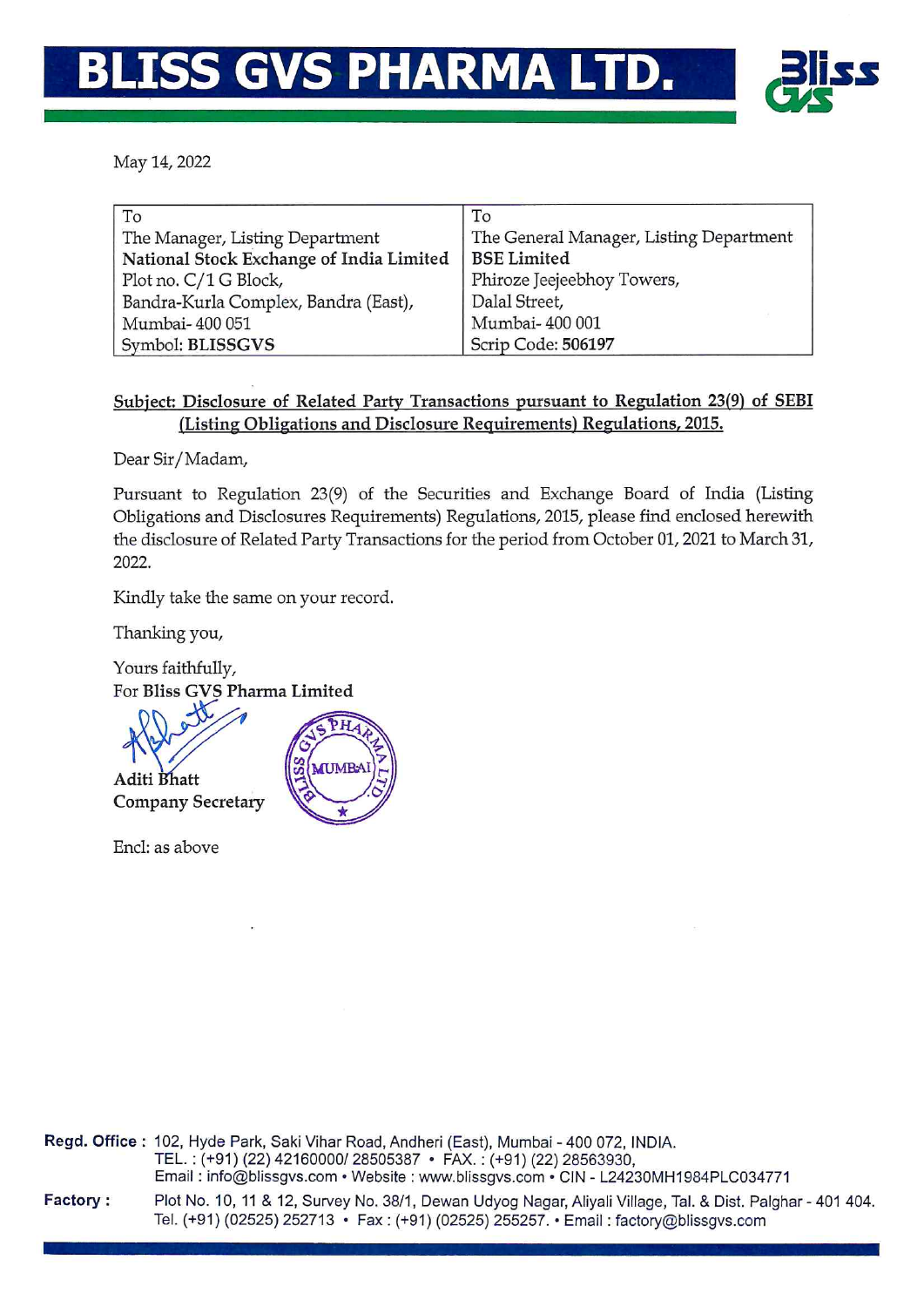|                                                                                                               |      |                                |                                                                                             |                                                                                                                                                                   |  |                                                                                      |                                                                                             |                    |                                                                                                                                            | was undertaken.            |        | Additional disclosure of related party transactions - applicable only in case the<br>related party transaction relates to loans, inter-corporate deposits, advances or<br>investments made or given by the listed entity/subsidiary. These details need<br>to be disclosed only once, during the reporting period when such transaction |                         |        |                               |                                                                                                                                                                                                              |
|---------------------------------------------------------------------------------------------------------------|------|--------------------------------|---------------------------------------------------------------------------------------------|-------------------------------------------------------------------------------------------------------------------------------------------------------------------|--|--------------------------------------------------------------------------------------|---------------------------------------------------------------------------------------------|--------------------|--------------------------------------------------------------------------------------------------------------------------------------------|----------------------------|--------|-----------------------------------------------------------------------------------------------------------------------------------------------------------------------------------------------------------------------------------------------------------------------------------------------------------------------------------------|-------------------------|--------|-------------------------------|--------------------------------------------------------------------------------------------------------------------------------------------------------------------------------------------------------------|
| Details of<br>S. No.<br>the party<br>(listed<br>entity<br>/subsidiary)<br>entering<br>into the<br>transaction |      | Details of the<br>counterparty |                                                                                             | Value of the<br>Type of<br>related party<br>related party<br>transaction<br>transaction as<br>approved by the<br>(see Note 5)<br>audit committee<br>(see Note 6a) |  | Value of<br>transactio<br>n during<br>the<br>reporting<br>period<br>(see Note<br>6b) | In case monies are due<br>to either party as a<br>result of the transaction<br>(see Note 1) |                    | In case any financial<br>indebtedness is<br>incurred to make or<br>give loans, inter-<br>corporate deposits,<br>advances or<br>investments |                            |        | Details of the loans, inter-corporate deposits,<br>advances or investments                                                                                                                                                                                                                                                              |                         |        |                               |                                                                                                                                                                                                              |
|                                                                                                               | Name | Name                           | Relationship<br>of the<br>counterparty<br>with the<br>listed entity<br>or its<br>subsidiary |                                                                                                                                                                   |  |                                                                                      | Opening<br>balance                                                                          | Closing<br>balance | Nat<br>ure<br>of<br>inde<br>bte<br>dne<br>SS<br>(loa<br>n/<br>issu<br>anc<br>e of<br>deb<br>t/<br>any<br>oth<br>er<br>etc.                 | Cost<br>(see<br>Note<br>7) | Tenure | Nature<br>(loan/<br>advance/<br>inter-<br>corporat<br>e<br>deposit/<br>investme<br>nt                                                                                                                                                                                                                                                   | Interest<br>Rate<br>(%) | Tenure | Secure<br>d/<br>Unsecu<br>red | Purp<br>ose<br>for<br>whic<br>h the<br>fund<br>s will<br>be<br>utilis<br>ed<br>by<br>the<br>ultim<br>ate<br>recip<br>ient<br>of<br>fund<br>$\mathsf{S}$<br>(end<br>$\mathcal{L}_{\mathcal{A}}$<br>usag<br>e) |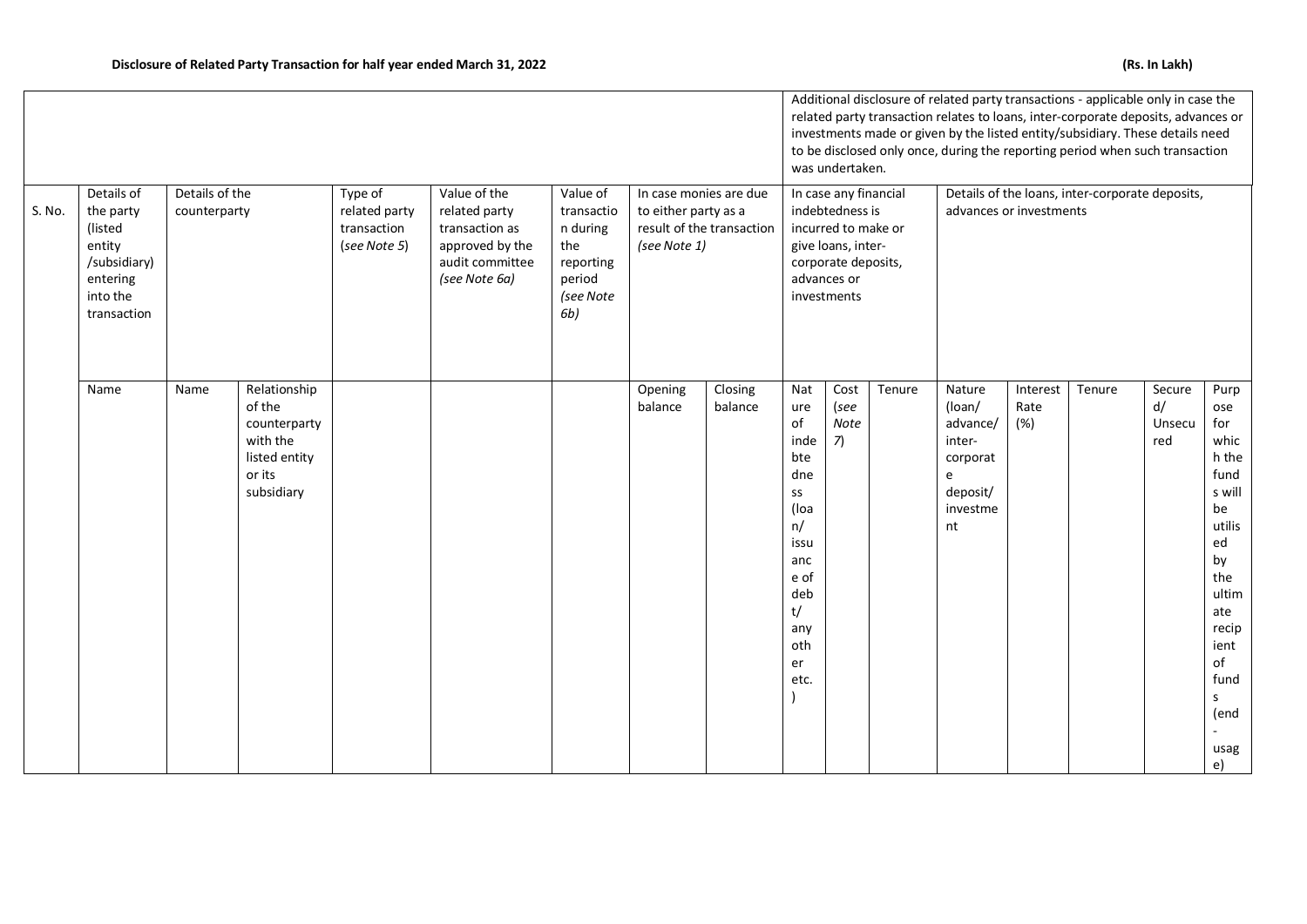| 1.             | <b>Bliss GVS</b><br>Pharma<br>Limited | Mr. S. N.<br>Kamath               | Promoter<br>and Relative<br>of Director<br>(from 12-5-<br>21) | Payment of<br>Rent                         | As Approved by<br>Audit Committee                                                       | 55.00 |       |       |  |  |  |        |
|----------------|---------------------------------------|-----------------------------------|---------------------------------------------------------------|--------------------------------------------|-----------------------------------------------------------------------------------------|-------|-------|-------|--|--|--|--------|
| $\overline{2}$ | <b>Bliss GVS</b><br>Pharma<br>Limited | Mr. S. N.<br>Kamath               | Promoter<br>and Relative<br>of Director<br>(from 12-5-<br>21) | Refundable<br>deposit for<br>Leave License | As Approved by<br>Audit Committee                                                       |       | 78.75 | 78.75 |  |  |  |        |
| $\mathbf{3}$   | <b>Bliss GVS</b><br>Pharma<br>Limited | Mr. S. N.<br>Kamath               | Promoter<br>and Relative<br>of Director<br>(from 12-5-<br>21) | Reimburseme<br>nt of<br>Expenses           | As Approved by<br>Audit Committee                                                       | 0.86  |       |       |  |  |  |        |
| 4.             | <b>Bliss GVS</b><br>Pharma<br>Limited | Geeta N.<br>Kamath                | Relative of<br>Director<br>(from 12-5-<br>21)                 | Payment of<br>Rent                         | As Approved by<br>Audit Committee                                                       | 1.97  |       |       |  |  |  |        |
| 5.             | <b>Bliss GVS</b><br>Pharma<br>Limited | Mrs.<br>Shruti<br>Vishal<br>Rao   | Director                                                      | Remuneration                               | As approved by<br>Nomination<br>&<br>Remuneration<br>Committee/Audit<br>Committee/Board | 30.47 |       |       |  |  |  |        |
| 6.             | <b>Bliss GVS</b><br>Pharma<br>Limited | Dr. Vibha<br>Gagan<br>Sharma      | Director                                                      | Remuneration                               | As approved by<br>Nomination<br>&<br>Remuneration<br>Committee/Audit<br>Committee/Board | 30.47 |       |       |  |  |  |        |
| 7.             | <b>Bliss GVS</b><br>Pharma<br>Limited | Mr.<br>Gagan<br>Harsh<br>Sharma   | Managing<br>Director                                          | Remuneration                               | As approved by<br>Nomination<br>&<br>Remuneration<br>Committee/Audit<br>Committee/Board | 77.66 |       |       |  |  |  |        |
| 8.             | <b>Bliss GVS</b><br>Pharma<br>Limited | Mr.<br>Vishal<br>Rao              | Relative of<br>Director                                       | Remuneration                               | As approved by<br>Nomination<br>&<br>Remuneration<br>Committee/Audit<br>Committee/Board | 30.84 |       |       |  |  |  | $\sim$ |
| 9.             | <b>Bliss GVS</b><br>Pharma<br>Limited | Mr. Vipul<br><b>B.</b><br>Thakkar | Key<br>management<br>personnel of                             | Remuneration                               | As approved<br>by<br>Nomination<br>&<br>Remuneration                                    | 38.74 |       |       |  |  |  | $\sim$ |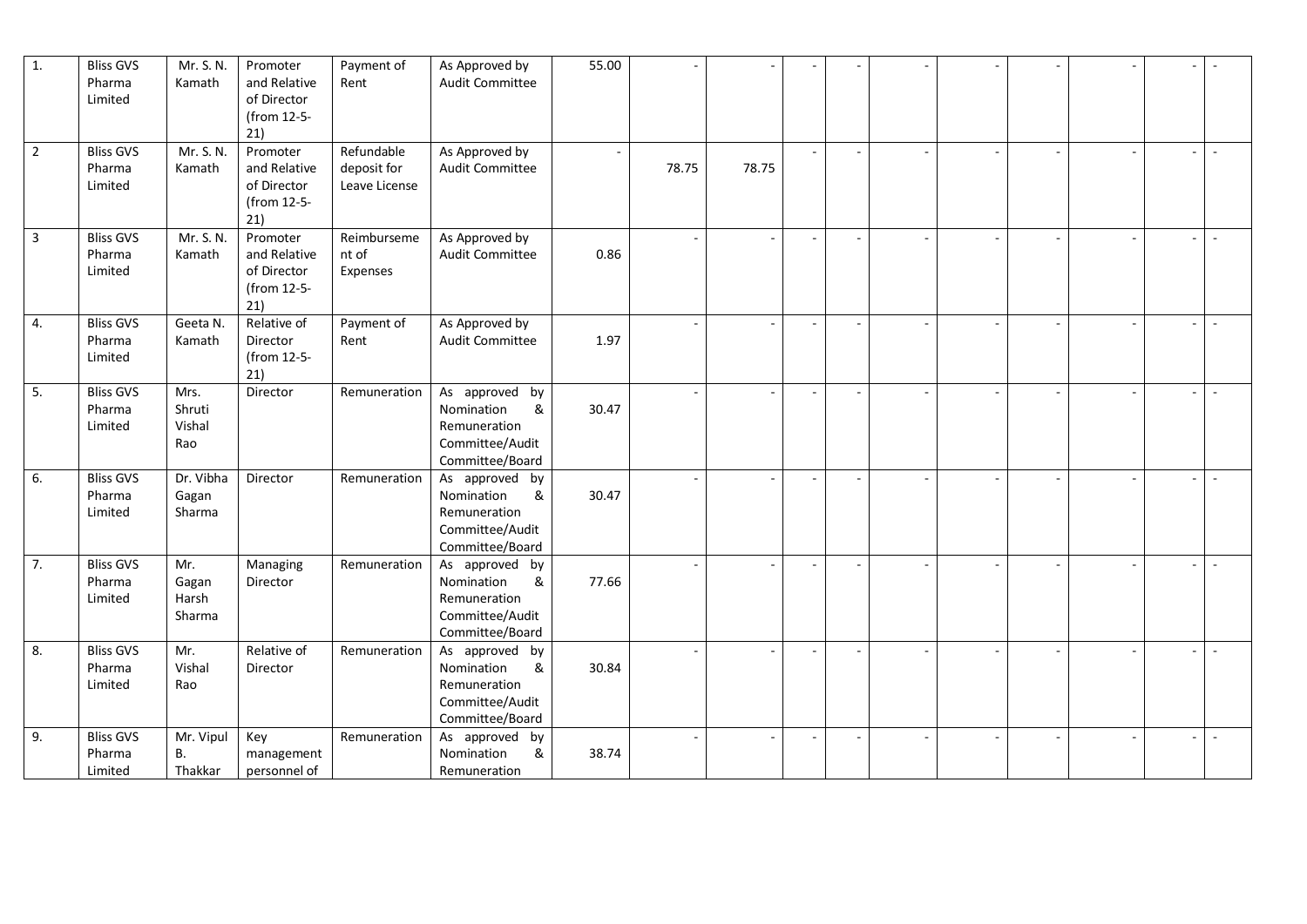|     |                                       |                                                  | entity or<br>parent                                      |                                                | Committee/Audit<br>Committee/Board                                                      |          |          |          |                          |        |                |                             |           |                           |               |                                                                   |
|-----|---------------------------------------|--------------------------------------------------|----------------------------------------------------------|------------------------------------------------|-----------------------------------------------------------------------------------------|----------|----------|----------|--------------------------|--------|----------------|-----------------------------|-----------|---------------------------|---------------|-------------------------------------------------------------------|
| 10. | <b>Bliss GVS</b><br>Pharma<br>Limited | Ms. Aditi<br>Bhatt                               | Key<br>management<br>personnel of<br>entity or<br>parent | Remuneration                                   | As approved by<br>Nomination<br>&<br>Remuneration<br>Committee/Audit<br>Committee/Board | 6.33     |          |          |                          |        |                |                             |           |                           |               |                                                                   |
| 11. | <b>Bliss GVS</b><br>Pharma<br>Limited | <b>Bliss GVS</b><br>Internati<br>onal Pte<br>Ltd | Wholly<br>Owned<br>Subsidiary                            | Investment in<br>Share Capital                 | <b>NA</b>                                                                               |          | 22.58    | 22.58    |                          |        |                | Investme<br>nt in<br>equity | <b>NA</b> | <b>NA</b>                 | Unsecu<br>red | Inves<br>tme<br>nt<br>mad<br>e for<br>busi<br>ness<br>purp<br>ose |
| 12. | <b>Bliss GVS</b><br>Pharma<br>Limited | <b>Bliss GVS</b><br>Internati<br>onal Pte<br>Ltd | Wholly<br>Owned<br>Subsidiary                            | Interest<br>Income/<br>Receivable              | As Approved by<br>Audit Committee                                                       | 151.63   | 372.46   | 507.42   | $\overline{\phantom{a}}$ |        |                |                             |           |                           |               |                                                                   |
| 13. | <b>Bliss GVS</b><br>Pharma<br>Limited | <b>Bliss GVS</b><br>Internati<br>onal Pte<br>Ltd | Wholly<br>Owned<br>Subsidiary                            | Loan Given                                     | As Approved by<br>Audit Committee                                                       | 3,660.42 | 4,267.20 | 8,070.93 | $\sim$                   | $\sim$ | $\blacksquare$ | Loan                        | 4.5%      | Repayable<br>on<br>Demand | Unsecu<br>red | Loan<br>utilis<br>ed<br>for<br>busi<br>ness                       |
| 14. | <b>Bliss GVS</b><br>Pharma<br>Limited | Kremoint<br>Pharma<br>Pvt Itd                    | Subsidiary                                               | Labour<br>Charges and<br>purchases of<br>goods | As Approved by<br>Audit Committee                                                       | 22.58    |          |          |                          |        |                |                             |           |                           |               |                                                                   |
| 15. | <b>Bliss GVS</b><br>Pharma<br>Limited | Kremoint<br>Pharma<br>Pvt Itd                    | Subsidiary                                               | Investment in<br>Share Capital                 | <b>NA</b>                                                                               |          | 1,803.00 | 1,803.00 |                          |        |                | Investme<br>nt in<br>equity | <b>NA</b> | <b>NA</b>                 | Unsecu<br>red | Inves<br>tme<br>nt<br>mad<br>e for<br>busi<br>ness<br>purp<br>ose |
| 16. | <b>Bliss GVS</b><br>Pharma<br>Limited | Kremoint<br>Pharma<br>Pvt Itd                    | Subsidiary                                               | Paid/Trade<br>Payables                         | As Approved by<br>Audit Committee                                                       | 36.93    | 12.20    | 0.16     |                          |        |                |                             |           |                           |               | $\sim$                                                            |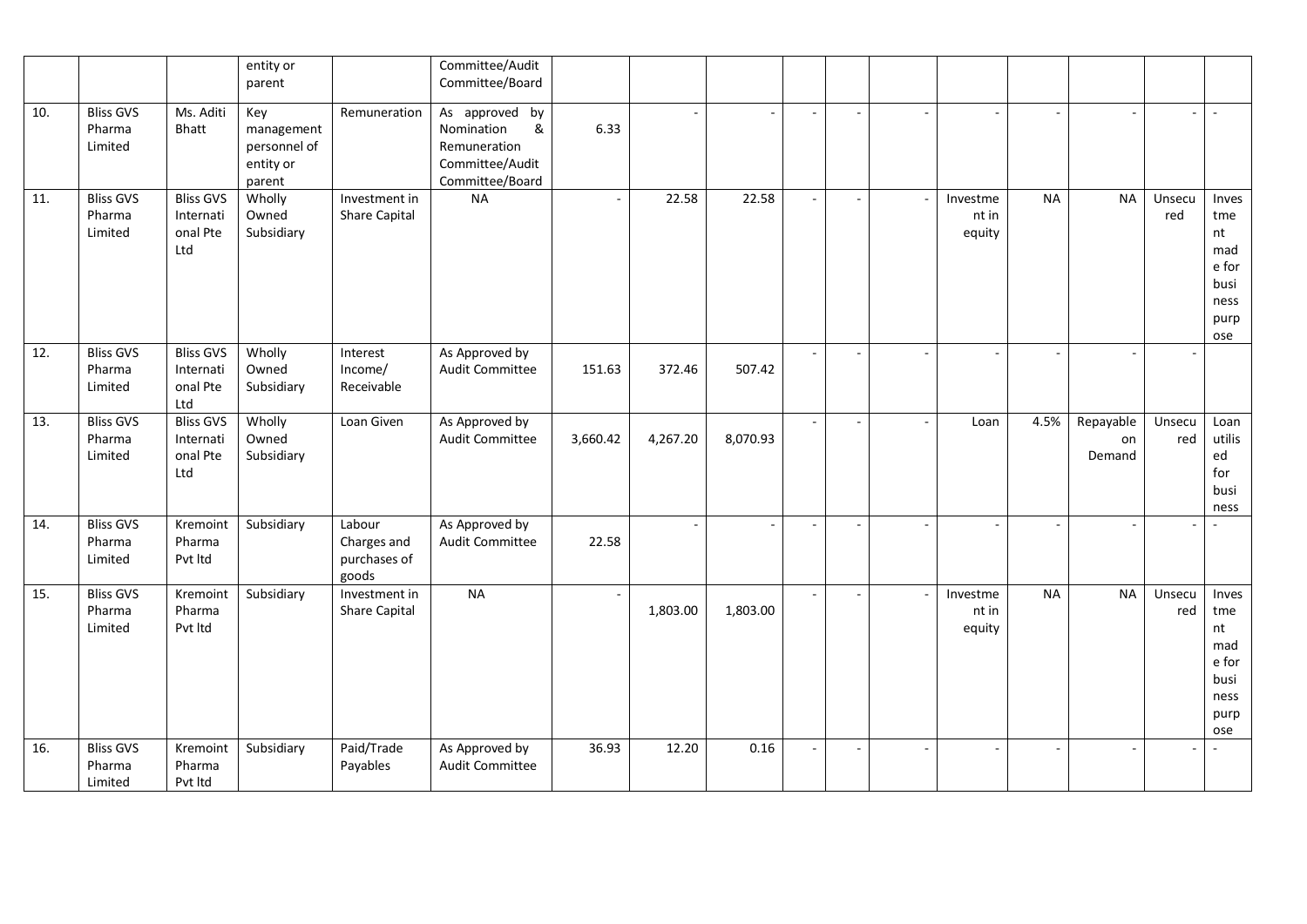| 17. | <b>Bliss GVS</b><br>Pharma<br>Limited | Kremoint<br>Pharma<br>Pvt Itd                            | Subsidiary                    | Received/Tra<br>de Receivable  | As Approved by<br>Audit Committee              | 63.26    | 21.78    | 61.98 |                          |                             |           |                           |                          | $\overline{\phantom{a}}$                                          |
|-----|---------------------------------------|----------------------------------------------------------|-------------------------------|--------------------------------|------------------------------------------------|----------|----------|-------|--------------------------|-----------------------------|-----------|---------------------------|--------------------------|-------------------------------------------------------------------|
| 18. | <b>Bliss GVS</b><br>Pharma<br>Limited | Kremoint<br>Pharma<br>Pvt Itd                            | Subsidiary                    | Sale of Goods                  | As Approved by<br>Audit Committee              | 98.91    |          |       |                          |                             |           |                           | $\overline{\phantom{0}}$ |                                                                   |
| 19. | <b>Bliss GVS</b><br>Pharma<br>Limited | <b>Bliss GVS</b><br>Clinics<br>Health<br>Care Pte<br>Ltd | Wholly<br>Owned<br>Subsidiary | Investment in<br>Share capital | <b>NA</b>                                      |          | 4.12     |       |                          | Investme<br>nt in<br>equity | <b>NA</b> | <b>NA</b>                 | Unsecu<br>red            | Inves<br>tme<br>nt<br>mad<br>e for<br>busi<br>ness<br>purp<br>ose |
| 20. | <b>Bliss GVS</b><br>Pharma<br>Limited | <b>Bliss GVS</b><br>Clinics<br>Health<br>Care Pte<br>Ltd | Wholly<br>Owned<br>Subsidiary | Disinvestment<br>in Shares     | As Approved by<br>Audit Committee<br>and Board | 4.12     |          |       | $\overline{\phantom{a}}$ |                             |           |                           |                          |                                                                   |
| 21. | <b>Bliss GVS</b><br>Pharma<br>Limited | <b>Bliss GVS</b><br>Clinics<br>Health<br>Care Pte<br>Ltd | Wholly<br>Owned<br>Subsidiary | Loan Given                     | As Approved by<br>Audit Committee              |          | 3,007.33 |       |                          | Loan                        | 4.5%      | Repayable<br>on<br>Demand | Unsecu<br>red            | Loan<br>utilis<br>ed<br>for<br>busi<br>ness                       |
| 22. | <b>Bliss GVS</b><br>Pharma<br>Limited | <b>Bliss GVS</b><br>Clinics<br>Health<br>Care Pte<br>Ltd | Wholly<br>Owned<br>Subsidiary | Loan Repaid                    | As Approved by<br>Audit Committee              | 3,058.48 |          |       |                          |                             |           |                           |                          |                                                                   |
| 23. | <b>Bliss GVS</b><br>Pharma<br>Limited | <b>Bliss GVS</b><br>Clinics<br>Health<br>Care Pte<br>Ltd | Wholly<br>Owned<br>Subsidiary | Interest<br>receivable         | As Approved by<br>Audit Committee              | 25.54    | 595.30   | 0     |                          |                             |           |                           |                          | $\sim$                                                            |
| 24. | <b>Bliss GVS</b><br>Pharma<br>Limited | <b>Bliss GVS</b><br>Clinics<br>Health<br>Care Pte<br>Ltd | Wholly<br>owned<br>Subsidiary | Interest<br>received           | As Approved by<br>Audit Committee              | 638.97   |          |       |                          |                             |           |                           |                          | $\sim$                                                            |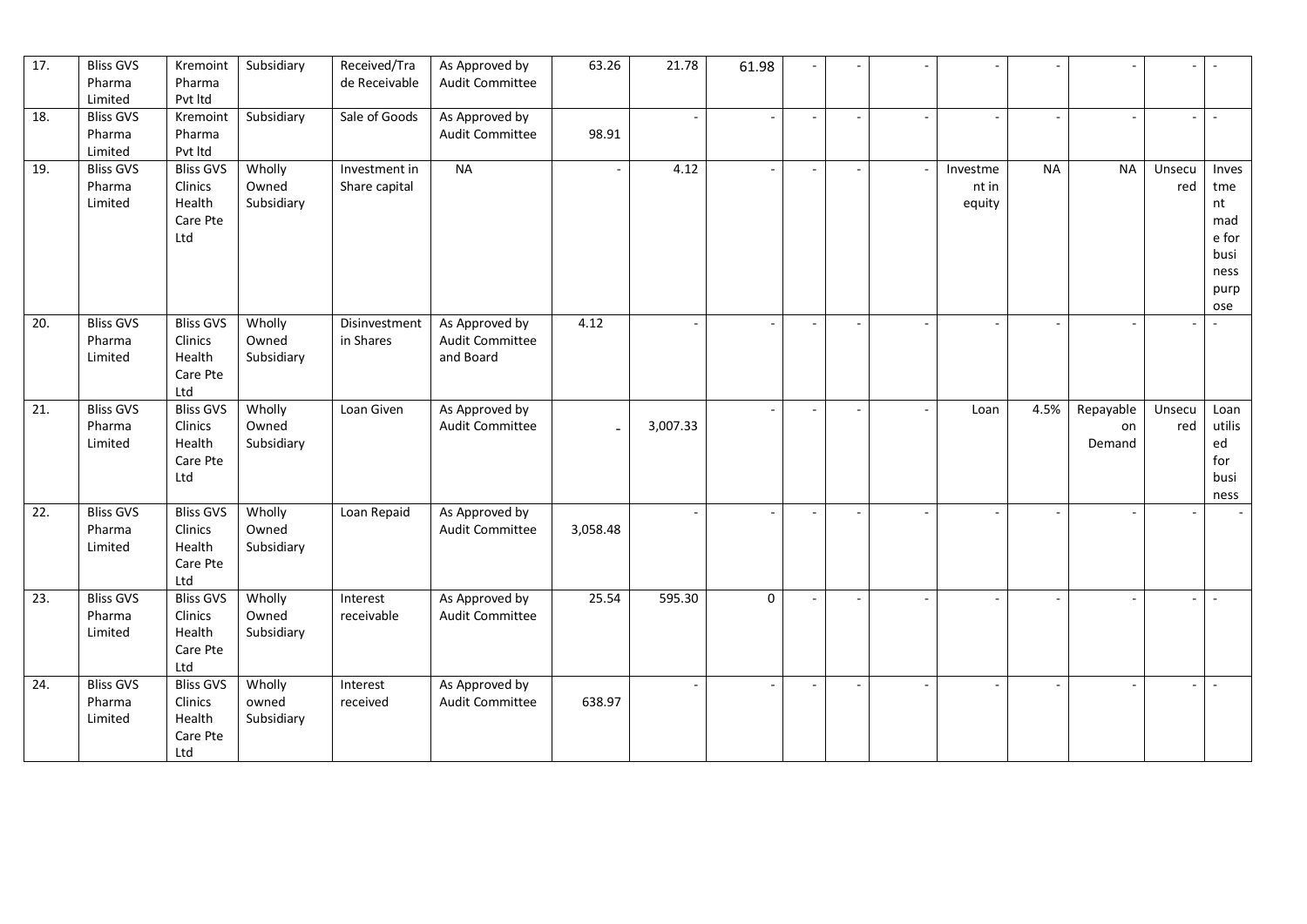| $\overline{25}$ . | <b>Bliss GVS</b><br>Pharma<br>Limited | Asterisk<br>Lifescien<br>ces<br>Limited<br>(UK) | Wholly<br>Owned<br>Subsidiary | Investment In<br>Share Capital               | As Approved by<br>Audit Committee        |          | 0.10     | 0.10     |  | Investme<br>nt in<br>equity | <b>NA</b> | <b>NA</b>                 | Unsecu<br>red | Inves<br>tme<br>nt<br>mad<br>e for<br>busi<br>ness<br>purp<br>ose |
|-------------------|---------------------------------------|-------------------------------------------------|-------------------------------|----------------------------------------------|------------------------------------------|----------|----------|----------|--|-----------------------------|-----------|---------------------------|---------------|-------------------------------------------------------------------|
| 26.               | <b>Bliss GVS</b><br>Pharma<br>Limited | Asterisk<br>Lifescien<br>ces<br>Limited<br>(UK) | Wholly<br>Owned<br>Subsidiary | Loan Given                                   | As Approved by<br>Audit Committee        |          | 19.86    | 19.80    |  | Loan                        | 4.5%      | Repayable<br>on<br>Demand | Unsecu<br>red | Loan<br>utilis<br>ed<br>for<br>busi<br>ness                       |
| 27.               | <b>Bliss GVS</b><br>Pharma<br>Limited | Asterisk<br>Lifescien<br>ces<br>Limited<br>(UK) | Wholly<br>Owned<br>Subsidiary | Interest<br>Received/Rec<br>eivable          | As Approved by<br>Audit Committee        | 0.44     | 2.06     | 2.50     |  |                             |           |                           |               |                                                                   |
| 28.               | <b>Bliss GVS</b><br>Pharma<br>Limited | Asterisk<br>Lifescien<br>ces<br>Limited<br>(UK) | Wholly<br>Owned<br>Subsidiary | Trade<br>Receivable                          | As Approved by<br>Audit Committee        |          | 17.29    | 16.99    |  |                             |           |                           |               | $\sim$                                                            |
| 29.               | <b>Bliss GVS</b><br>Pharma<br>Limited | Asterisk<br>Lifescien<br>ces GH<br>Limited      | Step-down<br>Subsidiary       | Received/Tra<br>de<br>Receivables            | As Approved by<br><b>Audit Committee</b> | 2,620.37 | 4,766.60 | 7,360.55 |  |                             |           |                           |               | $\sim$                                                            |
| 30.               | <b>Bliss GVS</b><br>Pharma<br>Limited | Asterisk<br>Lifescien<br>ces GH<br>Limited      | Step-down<br>Subsidiary       | Reimburseme<br>nt of<br>Expenses<br>received | As Approved by<br>Audit Committee        | 14.80    |          |          |  |                             |           |                           |               |                                                                   |
| 31.               | <b>Bliss GVS</b><br>Pharma<br>Limited | Asterisk<br>Lifescien<br>ces GH<br>Limited      | Step-down<br>Subsidiary       | Sale of Goods                                | As Approved by<br>Audit Committee        | 5,091.28 |          |          |  |                             |           |                           |               | $\sim$                                                            |
| 32.               | <b>Bliss GVS</b><br>Pharma<br>Limited | Greenlife<br><b>Bliss</b><br>Healthca<br>re     | Step-down<br>Subsidiary       | Trade<br>Receivables                         | As Approved by<br><b>Audit Committee</b> |          | 11.23    | 11.46    |  |                             |           |                           |               |                                                                   |